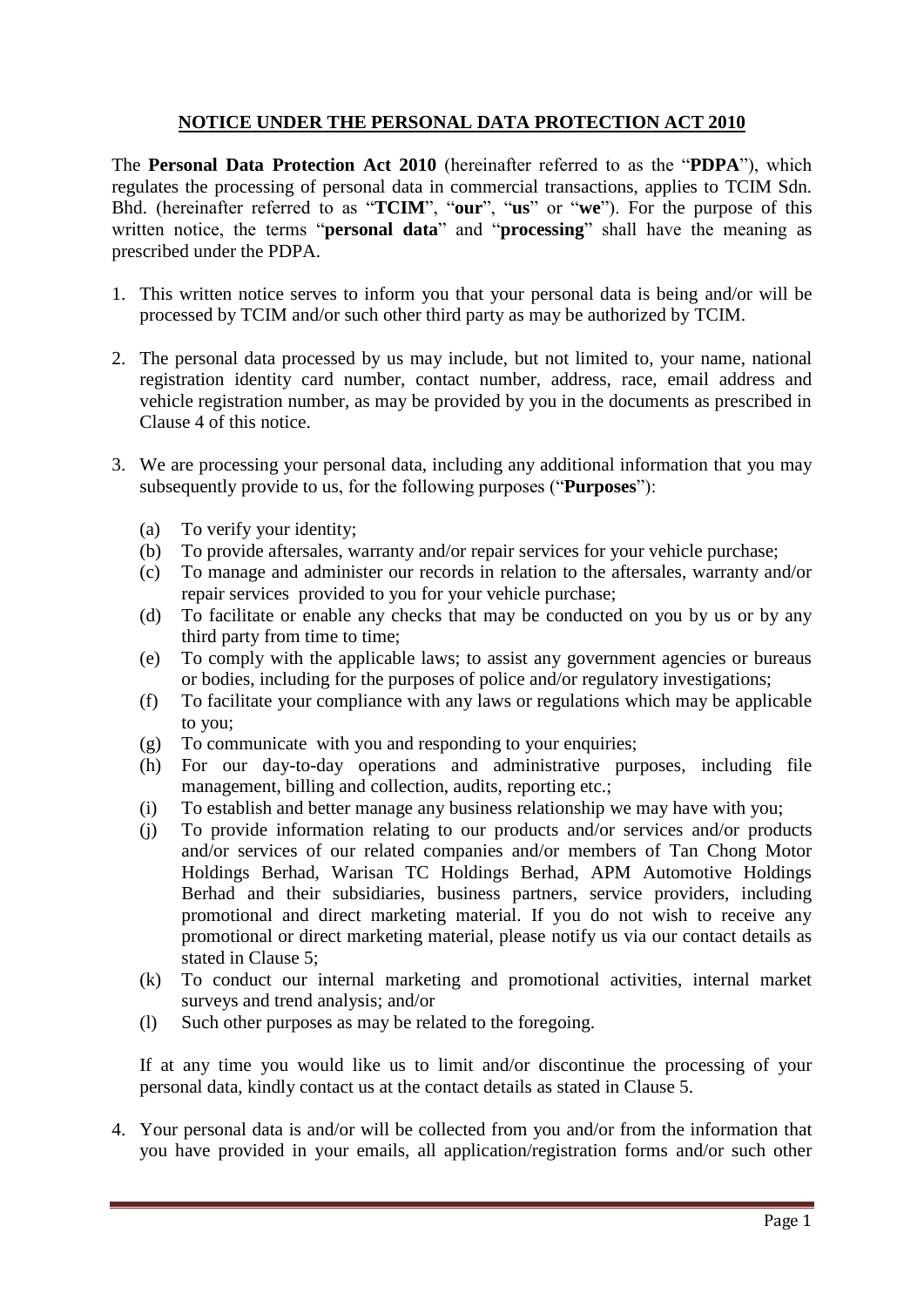information and/or documents that you may provide us from time to time, and from third parties such as banks and insurance companies.

5. You may request for access to and/or correction of your personal data and to contact us with any enquiries or complaints in respect of the use of your personal data as follows:

| Contact person |   | $:$   YAP KIAM BENG      |
|----------------|---|--------------------------|
|                |   |                          |
|                |   |                          |
|                |   |                          |
|                |   |                          |
| Phone number   |   | 03-56364786              |
|                |   |                          |
|                |   |                          |
|                |   |                          |
|                |   |                          |
| Fax number     |   | 03-56364799              |
|                |   |                          |
| E-mail address | ٠ | it-general@warisantc.com |
|                |   |                          |
|                |   |                          |
|                |   |                          |

In accordance with the PDPA:

- (a) We may charge a prescribed fee for processing your request for access to and/or correction of your personal data; and
- (b) We may refuse to comply with your request for access to and/or correction of your personal data, and if we refuse to comply with such request, we will inform you of our refusal and the reason for our refusal.
- 6. Your personal data may be disclosed to third parties such as but not limited to:
	- (a) banks, auditors, credit check companies;
	- (b) governmental departments and/or agencies, regulatory and/or statutory bodies;
	- (c) our related companies and/or members of Tan Chong Motor Holdings Berhad, Warisan TC Holdings Berhad, APM Automotive Holdings Berhad and their respective subsidiaries, business partners, service providers; and
	- (d) any such third party as may be requested or authorized by you

for any of the above Purposes, or any other purpose for which your personal data was to be disclosed at the time of its collection, or any other purpose directly related to any of the above Purposes.

- 7. If you fail to supply to us your personal data, we may not be able to process your personal data for any of the above Purposes.
- 8. Your personal data may be transferred to a place outside Malaysia.
- 9. You are responsible for ensuring that the personal data you provide us is accurate, complete and not misleading and that such personal data is kept up to date.
- 10. We may request your assistance to procure the consent of third parties whose personal data is provided by you to us, and you agree to use your best endeavors to do so.
- 11. In the event of any inconsistency between the English version and the Bahasa Malaysia version of this notice, the English version shall prevail.